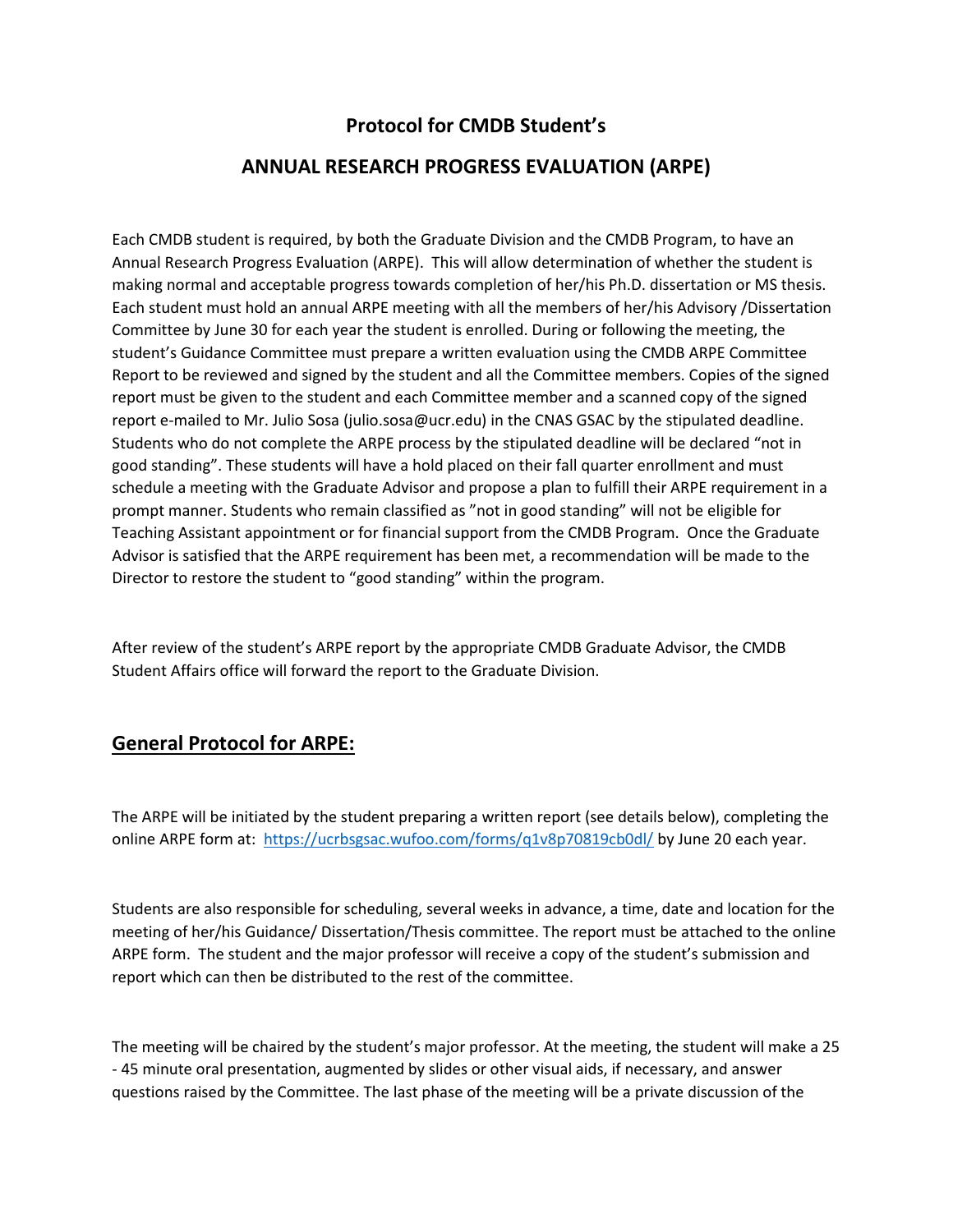Committee members to evaluate the student's annual research progress. The meeting will be concluded by the Committee sharing its conclusions and the CMDB ARPE Committee Report with the student.

Student's Annual Written Research Report: The student's written research report should not be simply a recapitulation of the student's oral presentation to her/his Advisory Committee. The written research report is a formal document that should be prepared according to the guidelines provided in the paragraphs below. It must be comprehensive and allow for being understood by a reader who would not attend the

student's Advisory Committee presentation. Each student's Annual Research Progress Evaluation written report will be reviewed by the appropriate Graduate Advisor.

Page #1 Background and Introduction: There should be no more than 1 page of Introduction that will allow the reader to understand the context and starting point for this year's research evaluation; literature citations are not needed. The Introduction should conclude with an enumeration of 2-3 key research questions (goals) that will be covered in this year's evaluation.

Pages #2-6 Research Data: Summarize the key results (both positive and negative) as Figures and Tables using experimental data obtained over the past 12 months. Each Figure and Table should have a title and a legend that will permit the reader to understand the experiment; the extent of legend detail should be similar to that utilized by the Journal of Cell Biology. Also, under each legend, one or two sentences explaining the purpose of the experiment should be provided. The written report is limited to no more than 5 pages of data presentation; additional results may be included in the student's verbal presentation. No narrative of the results, discussion or reference citations should be included in the report.

Page #7 Major Points: Following the Research Data pages, a list of the significant conclusions revealed or supported by the experimental data should be written. Each conclusion or point should be limited to no more than two sentences. These points may be verbally and graphically amplified and discussed in the student's oral presentation. Collectively, they should answer the question "What have you learned in the past 12 months?" This page should be concluded with an enumeration of 2-4 research goals for the following year.

Page #8 Additional Information on the Student: All information solicited here pertains to the previous 12 months. Provide the following information on a page titled "Additional Student Information". (a) List the courses you completed with their grades. (b) Indicate whether you completed your written qualifying exam (date) or oral qualifying exam (date). (c) List any scientific papers or abstracts that you authored or co-authored that were formally published; provide a complete citation using the reference style of the Journal of Cell Biology. (d) List any scientific meetings that you attended; list the name of the